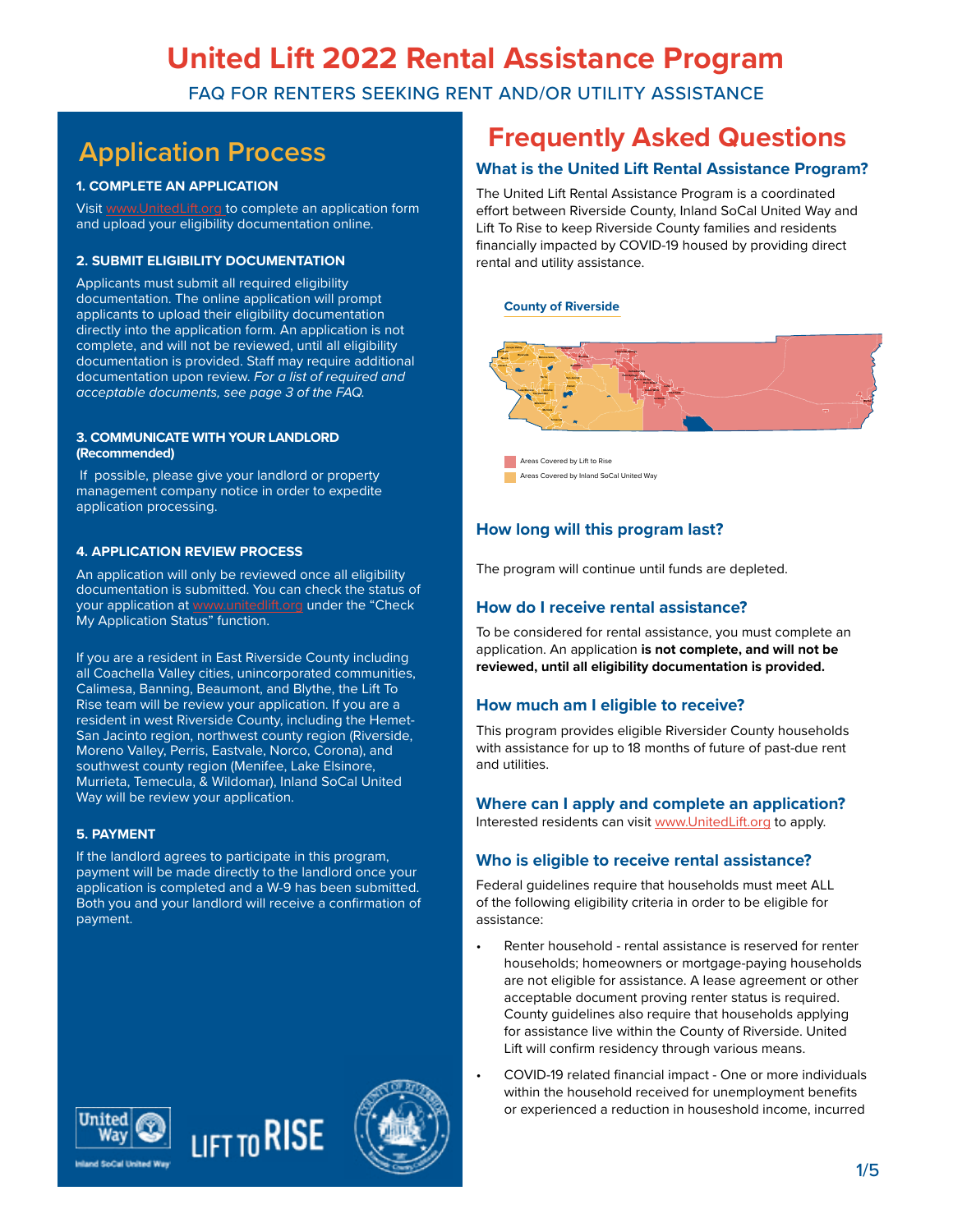FAQ FOR RENTERS SEEKING RENT AND/OR UTILITY ASSISTANCE

significant costs, or experienced other financial hardhsip due, directly or indirectly, to the pandemic.

- Earning at or below 80% of area median income (AMI) rental assistance is reserved for households that earn at or below 80% of AMI. Priority will be given to households earning at or below 50% of AMI. To see if your household's income-level is at or below 80% AMI, use the table below. Proof of ALL sources of income from ALL members of your household for 2021 (or 2022 if using 2022 income) is required. United Lift will confirm income eligibility through various means.
- One or more individuals within the household can demonstrate a risk of experiencing homelessness or housing instability

#### **What does it mean to earn at or below 80% of area median income?**

Area median income (AMI) is mid-point of what households earn in a given region – half of households earn above the area median income and half of households earn below the area median income. Each year, the U.S. Department of Housing and Urban Development (HUD) defines and calculates different levels of AMI for geographic areas across the country by household size. Families that earn at or below 80% of AMI can be eligible for rental assistance.

#### **Use the table below to see if your household's income is at or below the 80% AMI threshold.** Find the number of

persons in your household in the left column and compare your household's annual income with the number in the right column. If you made LESS than the number listed, you are eligible; if you made MORE than that number, you are not eligible:

| Persons in<br>Household | 2022 Income Limits |
|-------------------------|--------------------|
| 1                       | \$49,300           |
| $\overline{2}$          | \$56,350           |
| 3                       | \$63,400           |
| 4                       | \$70,400           |
| 5                       | \$76,050           |
| 6                       | \$81,700           |
| 7                       | \$87,300           |
| 8                       | \$92,950           |

#### **Who is prioritized for assistance?**

- Households with incomes less than 50% of area median
- Households with one or more adults that have not been employed during the 90 days prior to submitting their application
- Households with unpaid rent are prioritized in review. Applications requesting only future assistance are not prioritized in review.

Additionally, United Lift is prioritizing applicants who have not previously received funding from the United Lift Program. Households who are eligible but are not in these prioritization categories are still encouraged to apply.

#### **What eligibility documentation do I need to provide?**

- A valid form of identification
- A copy of the lease agreement
- A documented COVID-19 related financial impact
- Proof of 2021 or 2022 household income
- Utility bill(s) with past due amount(s), if applying for utilities assistance.

#### **What is a lease agreement?**

A formal written agreement between a landlord and tenant.

#### **What form of identification is acceptable?**

Any valid government issued identification, including a driver's license, passport, permanent resident card, etc.

#### **What is a COVID-19 related financial impact?**

If your household has experienced a loss or reduction in income or an increase in household expenses as a result of the COVID-19 pandemic, you may be able to demonstrate a COVID-19 financial related impact. This includes:

- One or more people who live in the household has qualified for unemployment benefits or experienced a loss or reduction in income.
- An inability to find employment during pandemic (unemployed before March 15)
- Significant increase in dependent costs resulting from COVID-19
- Significant medical costs resulting from COVID-19
- COVID-19 self-quarantine costs (ex. hotel stays)
- Experienced other financial hardship due, directly or indirectly, to the pandemic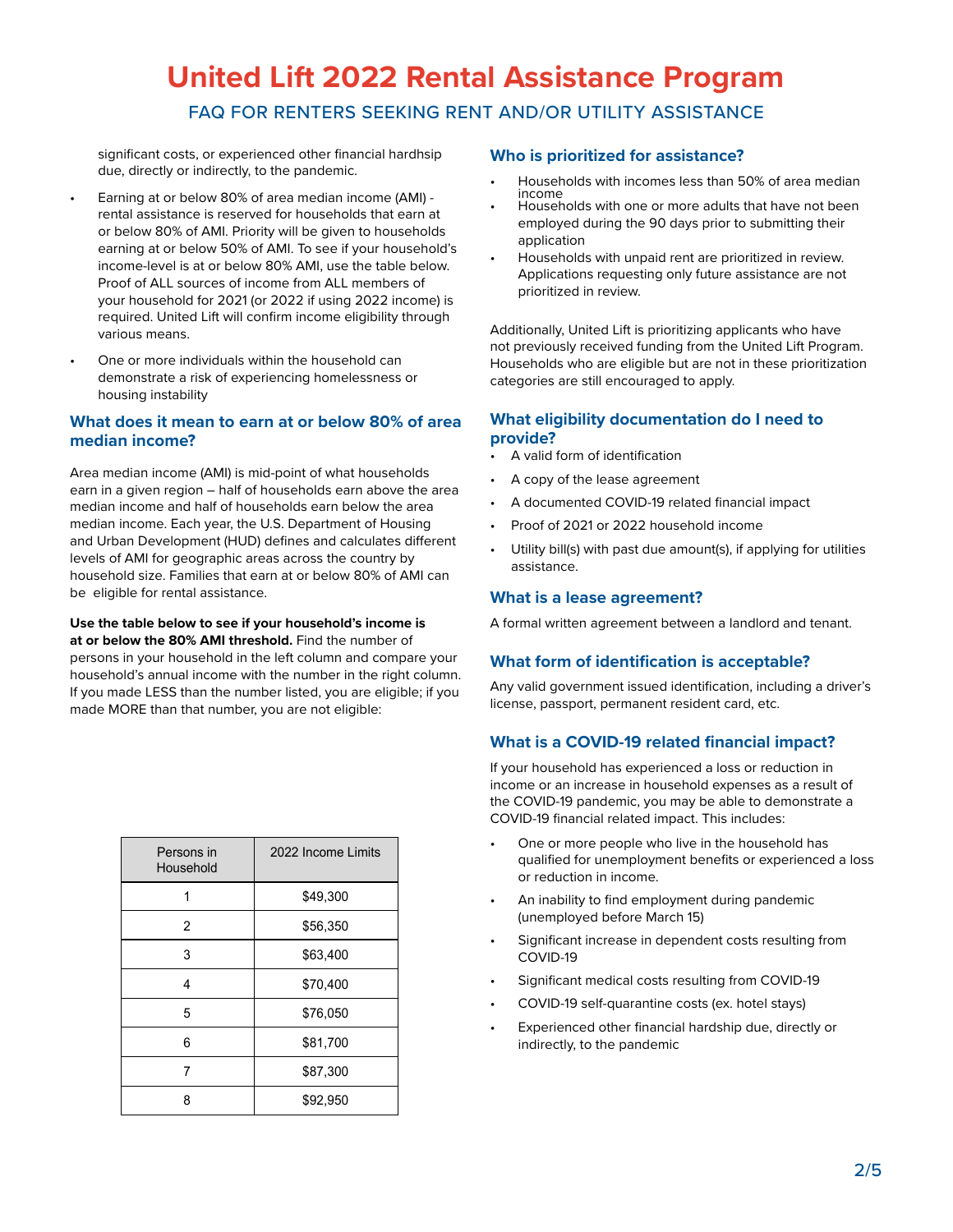FAQ FOR RENTERS SEEKING RENT AND/OR UTILITY ASSISTANCE

#### **Can I apply if I have already received funding from City of Riverside/Housing Authority?**

Applications within the City of Riverside limits will be delayed up to two additional weeks to begin processing due to a need to verify potential duplication with other rental assistance programs.

#### **How do I document a COVID-19 related financial impact?**

Documentation **must** prove a COVID-19 related financial impact under the definition above. Documentation can include:

- Documentation showing that one or more people who live in your household has received unemployment benefits
- A letter from an employer or other source of income citing COVID-19 as a reason for reduced work hours, termination, or other substantial reduction in pay.
- Employer payroll checks or payroll stubs showing a reduction in pay following the COVID-19 outbreak.
- Bank statements showing a reduction of income following the COVID-19 outbreak.
- Documentation showing payment of substantial out-ofpocket medical expenses caused by COVID-19.
- Documentation showing the closure of a school or childcare facility where a child in the tenant's care would otherwise be present during the tenant's normally working hours which, as a result, has caused the tenant to work reduced hours. **You must still demonstrate the financial impact of a school closure and/or childcare facility closure. A generic letter from a school district is not sufficient.**
- Any other objectively verifiable documentation to demonstrate a substantial hardship or inability to make timely rent payments caused by COVID-19.
- If the applicant is unable to provide any of the above documentation, they may self-attest to being impacted by COVID-19, under penalty of perjury.

#### **How do I submit all eligibility documentation?**

#### **Preferred Method**

Please upload your documentation at the point of applying. The application form will guide you in uploading all required documents. An application is not complete, and will not be reviewed, until all eligibility documentation is provided. Staff may require additional documentation upon review and verification of eligibility.

#### **Alternative Methods**

Visit Unitedlift.org/applyinperson to find out how to apply in person or connect with our team to submit documentation.

If you are unable to complete an application online and require additional support, please contact Inland SoCal United Way (western Rivierside County applications) or Lift To Rise (eastern Riverside County) for alternative options.

| Inland SoCal United Way    | Lift to Rise        |
|----------------------------|---------------------|
| 211 ext. 5                 | 760-249-2535        |
| rentalassistance@iscuw.org | team@unitedlift.org |

#### **How do I provide documentation of my 2021 household income?**

Applicants will be requested to provide a 1040 Form that shows their household's adjusted gross income for 2021. If it is not possible to provide documentation of adjusted gross income for 2021, households can provide proof of monthly income for at least the two months prior to applying.

The below table describes acceptable forms of income documentation based on the type of income:

| Income Source               | Acceptable forms of<br>documentation<br>(Monthly)                                                                                                                                                                           | Acceptable forms<br>of documentation<br>(Annually)                                                          |
|-----------------------------|-----------------------------------------------------------------------------------------------------------------------------------------------------------------------------------------------------------------------------|-------------------------------------------------------------------------------------------------------------|
| Employment/<br>Wages        | -60 consecutive days<br>of the most recent<br>pay stubs<br>-If working multiple<br>jobs the same applies<br>as above for all jobs<br>-3 months of the most<br>recent bank state-<br>ments if pay stubs are<br>not available | -1040 Tax Returns<br>-1099-NEC<br>$-1099-MISC$<br>$-W-2$<br>-1040 Schedule C<br>(self-employed)             |
| Unemployment                | -Claims Summary or<br>full payment history                                                                                                                                                                                  | -Form 1099G                                                                                                 |
| Public Assis-<br>tance      | The most recent<br>award letter stating<br>how often and how<br>much you receive                                                                                                                                            |                                                                                                             |
| Social Security/<br>Pension | The most recent<br>award letter stating<br>how often and how<br>much you receive                                                                                                                                            | -Form SSA-1099<br>-1042S Benefit<br>Statement                                                               |
| Other                       | -Valid documentation<br>showing how often<br>and how much you<br>receive from this<br>source of income                                                                                                                      | -Valid documenta-<br>tion showing how<br>often and how<br>much you receive<br>from this source of<br>income |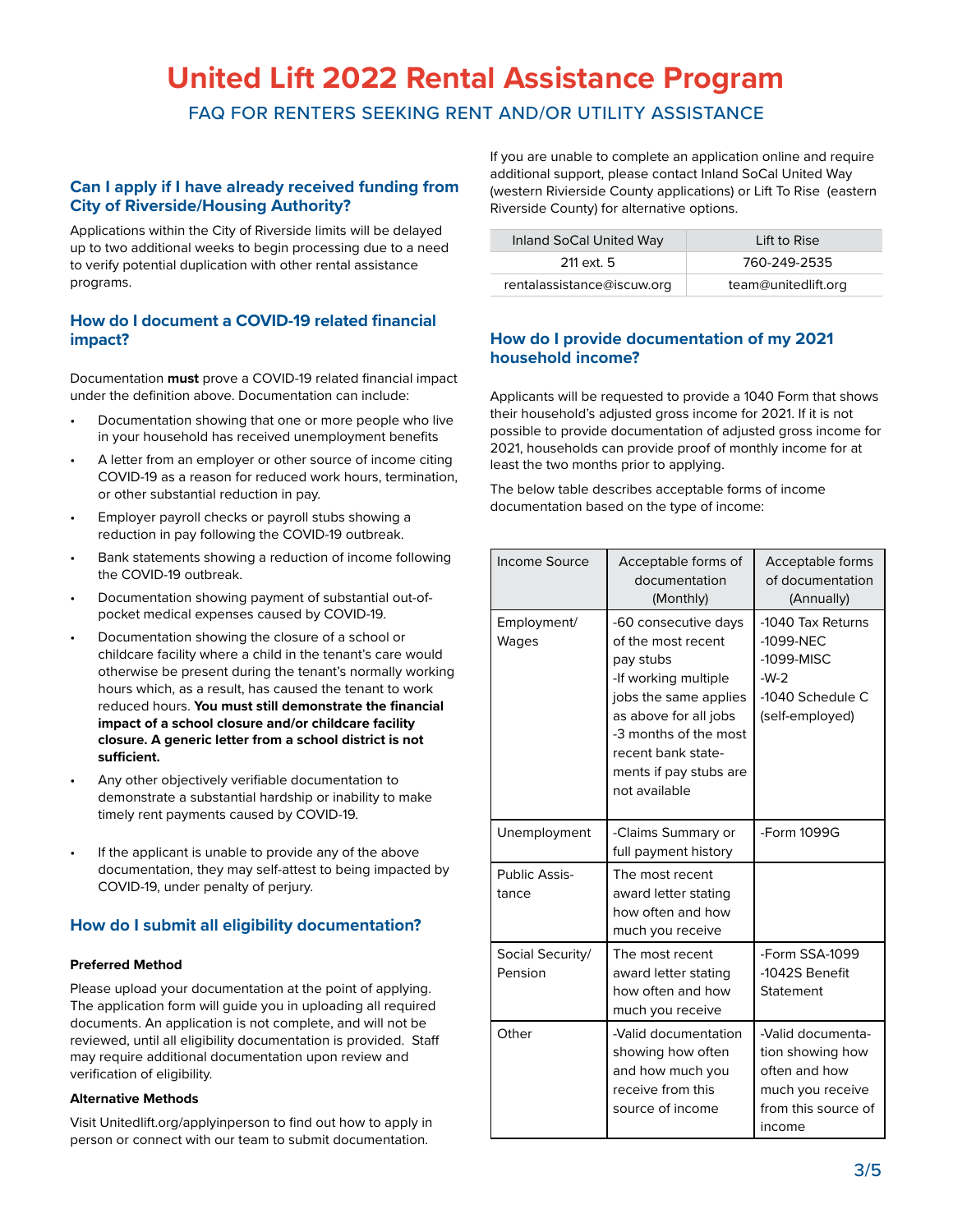FAQ FOR RENTERS SEEKING RENT AND/OR UTILITY ASSISTANCE

#### **How do I check on the status of my application?**

You may check your application status via the Application Portal at www.UnitedLift.org. Applicants will be able to access their application using the email address provided on their application.

#### **If I meet all the eligibility requirements does this guarantee that I will receive rental assistance?**

No. If you meet all the general eligibility requirements, this guarantees that your application will be considered for funding. However, funding is contingent on the availability of funds.

#### **Does the landlord receive one payment or monthly payments?**

The landlord will receive one payment credited to your account.

#### **Can I apply more than once?**

If you applied after April 1, 2020 and RECEIVED 18 months of assistance, you cannot reapply.

#### **Can my landlord apply on my behalf?**

Your landlord can initiate an application on your behalf using the Landlord Application Form in the Application Portal on www. unitedlift.org. If this happens, United Lift will reach out to you via text and email with specific instructions on how to complete the tenant portion of the application. By following those instructions and completing the tenant portion of the application, you consent to participating in the program.

You are not obligated to participate in the program if your landlord initiates an application on your behalf. However, if you are behind on your rent due to COVID-19, you are encouraged to participate.

#### **How long does this process take after submitting my application?**

Applications will be processed on a rolling basis and wait times currently vary.

We are currently reviewing hundreds of applications and are moving as quickly as possible to ensure that all applications are processed in a timely manner.

#### **UTILITY ASSISTANCE RELATED QUESTIONS Does United Lift also offer utility assistance?**

Yes. In addition to rental assistance, eligible households can receive assistance with past due utility bills. United Lift is funding eligible applicants for the following types of utilities: Gas, Electricity, Water/Sewer, and Trash/Recycling. At this time, United Lift is unable to fund internet or cable bills.

#### **Am I eligible for utility assistance?**

If you are eligible for rental assistance and you have unpaid utilities from after April 1, 2020, you are eligible for utility assistance.

#### **How do I apply for utility assistance?**

Visit UnitedLift.org and click on "Application Portal." Once you select your city/community from the dropdown menu, you will be redirected to the application site. The first question will ask you if you are applying for rent and utilities, just for rent, or just for utilities. Select the option that applies to you to apply.

#### **What documentation do I need to receive utility assistance?**

Documentation requirements for rental assistance and utility assistance are the same; applicants seeking either or both must provide all of the eligibility documentation listed in this FAQ, including past due utility bill(s).

#### **How much utility assistance can I receive?**

Federal guidelines allow United Lift to fund up to 18 months' utility assistance after April 1, 2020.

#### **I already applied for rental assistance but didn't realize that I could also apply for utility assistance - can I still receive utility assistance?**

Yes. You can reapply using the same email address that you used for your rental assistance application to receive utility assistance if you have past due balance(s). Be sure to select "I am current on rent but behind on utilities, and am seeking assistance for PAST DUE UTILITIES only" at the start of the application.

#### **How does payment of utility assistance work?**

United Lift will disburse funding to your utility provider directly if you are approved for utility assistance.